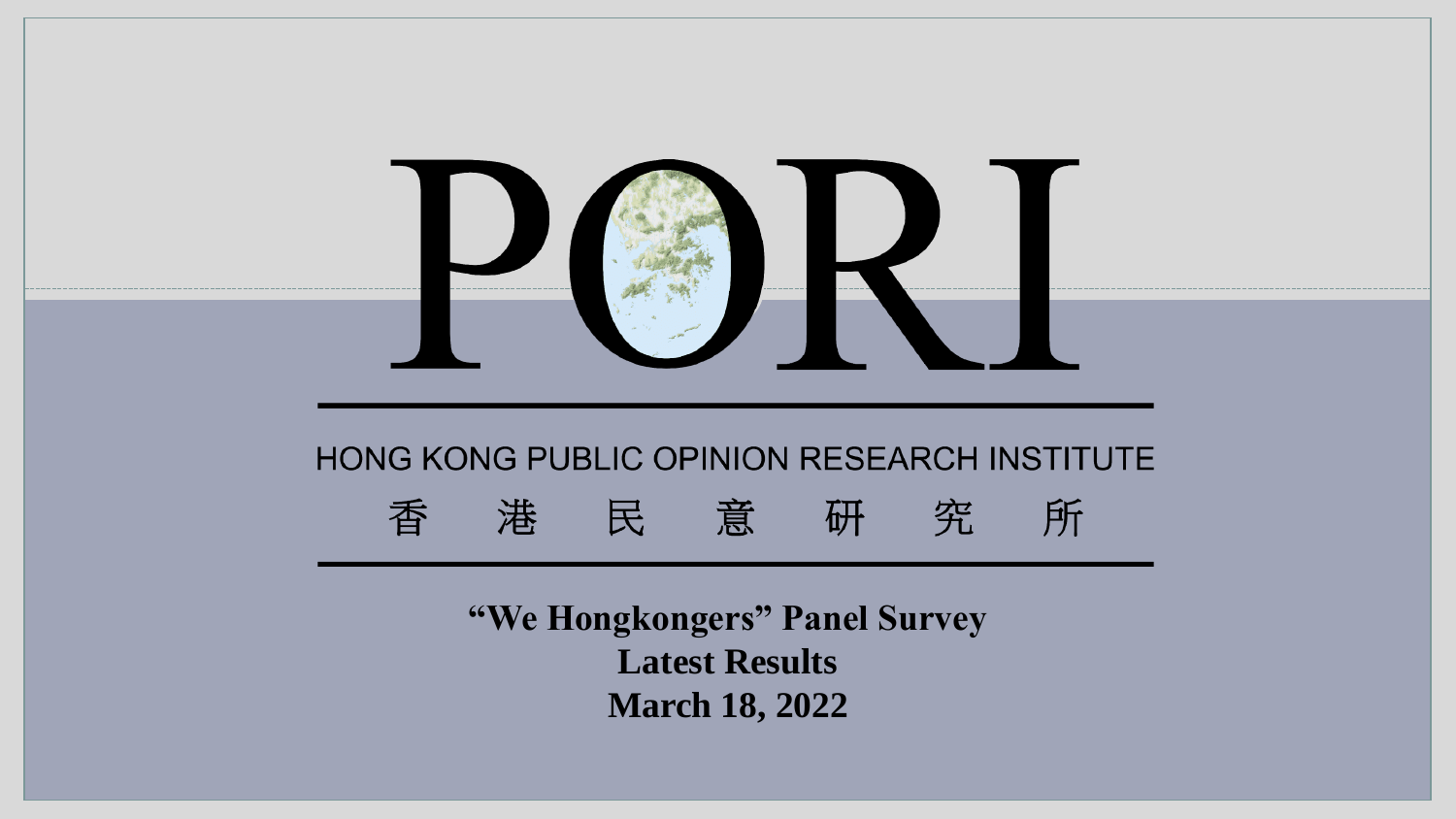# **Contact Information - "We Hongkongers" Panel Survey**

2

|                          | <b>HKPORI Panel</b>                                                                                                                                                                                                                                                                                                                               |
|--------------------------|---------------------------------------------------------------------------------------------------------------------------------------------------------------------------------------------------------------------------------------------------------------------------------------------------------------------------------------------------|
| Date of survey           | March 11, $3pm - March 16$ , $3pm$                                                                                                                                                                                                                                                                                                                |
| Survey method            | Online survey                                                                                                                                                                                                                                                                                                                                     |
| <b>Target population</b> | Hong Kong residents aged $12+$                                                                                                                                                                                                                                                                                                                    |
| Total sample size        | 6,324                                                                                                                                                                                                                                                                                                                                             |
| Response rate            | 7.2%                                                                                                                                                                                                                                                                                                                                              |
| Sampling error           | Sampling error of percentages at $+/-1\%$ at 95% confidence level                                                                                                                                                                                                                                                                                 |
| Weighting method         | Rim-weighted according to 1) gender-age distribution, educational<br>attainment (highest level attended) distribution and economic activity status<br>distribution of Hong Kong population from Census and Statistics<br>Department; 2) appraisal of political condition and political inclination<br>distribution from regular tracking surveys. |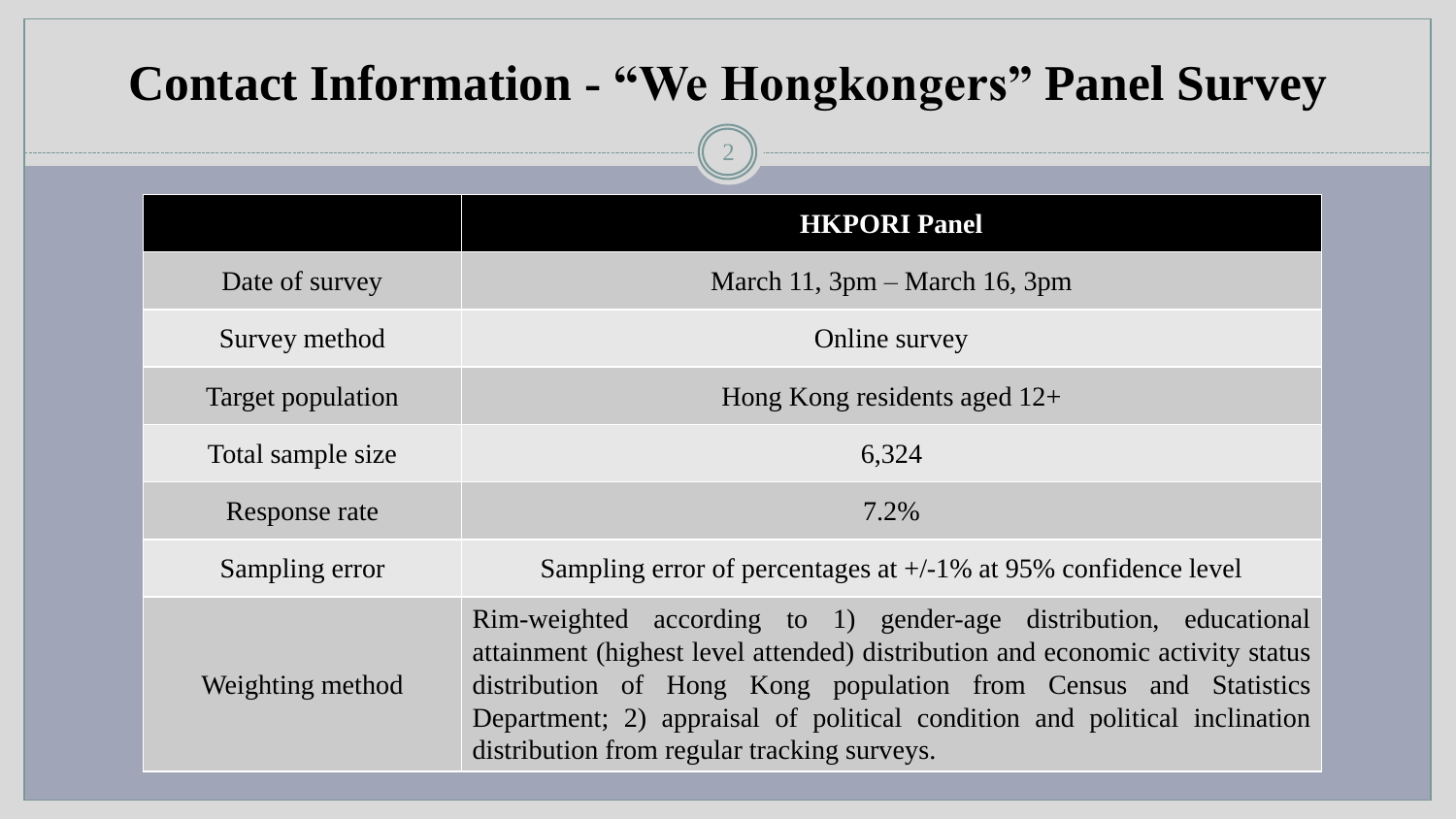3

- **Latest survey period: 11-16/3/2022**
- **Question: Q1 Have you ever been confirmed to have COVID-19? (including a positive result from a rapid test)**

|                              | <b>Pro-democracy camp</b><br><b>supporters</b><br>$(n=5,258)$ | Non-pro-democracy<br>camp supporters*<br>$(n=677)$ | Combined <sup>^</sup><br>$(n=6,318)$ |
|------------------------------|---------------------------------------------------------------|----------------------------------------------------|--------------------------------------|
| Yes, fully recovered         | 13%                                                           | 14%                                                | 15%                                  |
| Yes, not yet fully recovered | $4\%$                                                         | 6%                                                 | 6%                                   |
| N <sub>O</sub>               | 83%                                                           | 79%                                                | 79%                                  |

\* Include: pro-establishment camp supporters, centrist supporters, no political inclination / politically neutral / do not belong to any camp.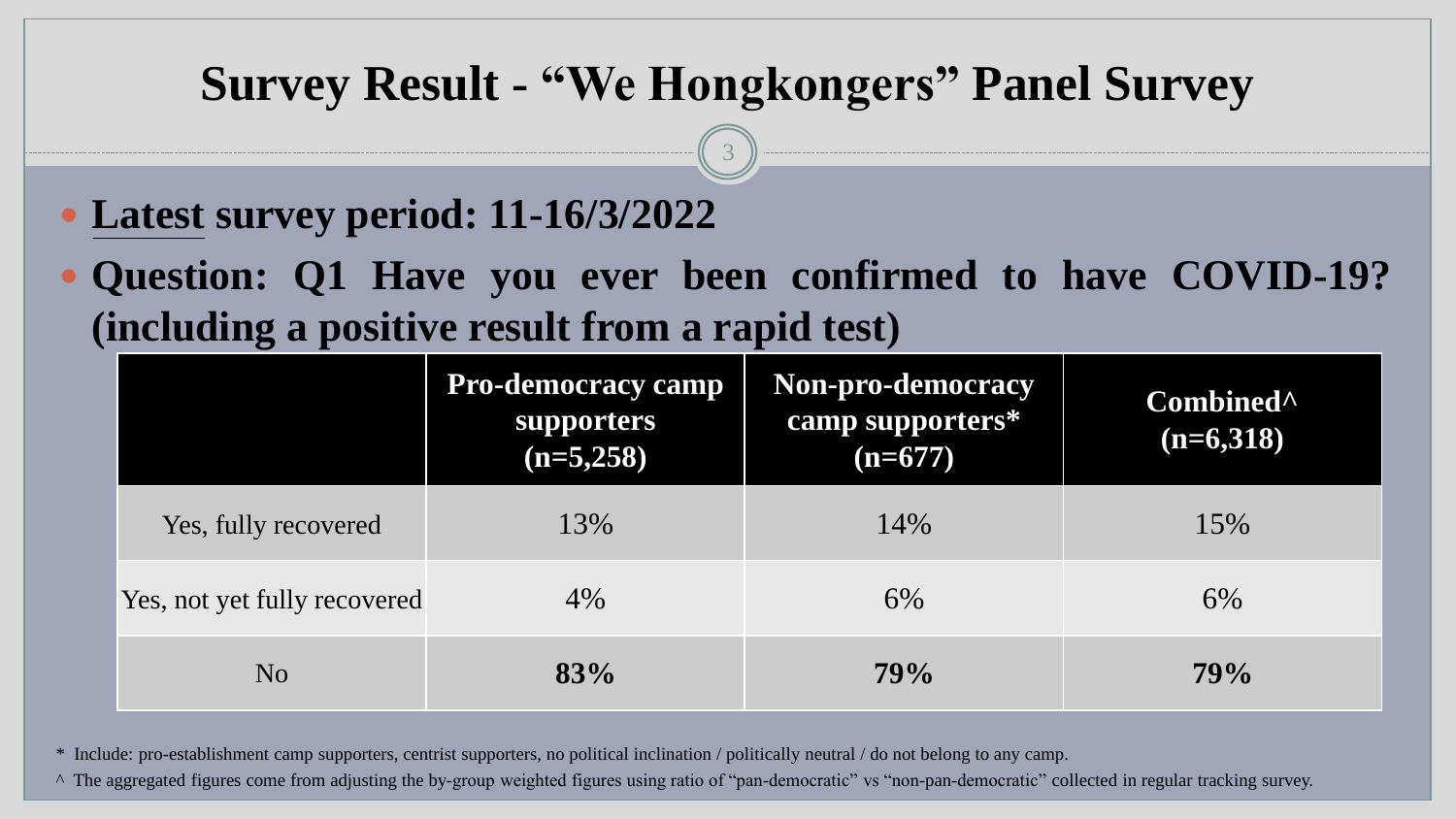4

- **Latest survey period: 11-16/3/2022**
- **Question: Q1 Have you ever been confirmed to have COVID-19?**



\* Include: pro-establishment camp supporters, centrist supporters, no political inclination / politically neutral / do not belong to any camp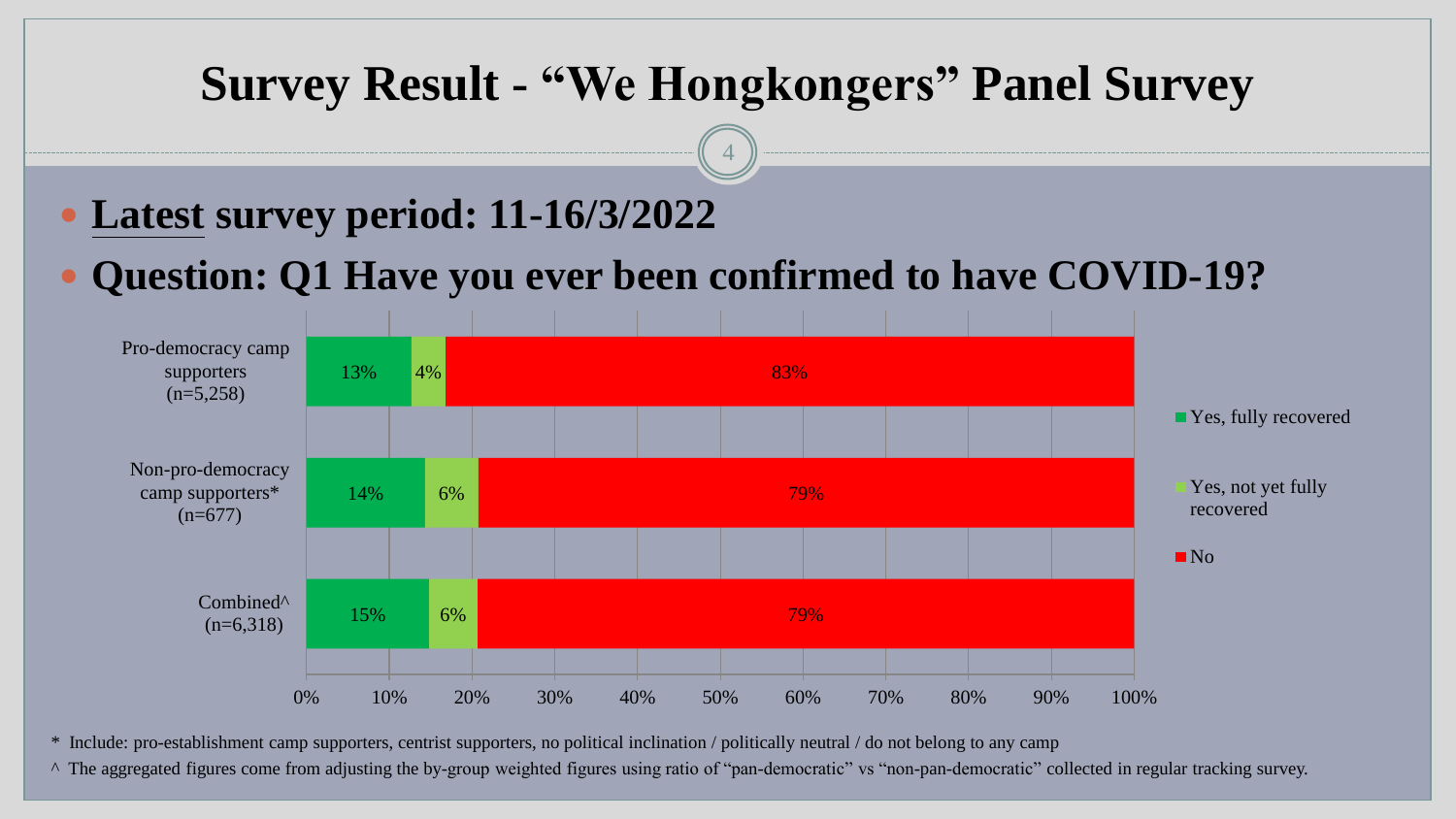5

- **Latest survey period: 11-16/3/2022**
- **Question: Q2 Assume that you and your family living with you have been infected with COVID-19 and have to undergo home quarantine. Which of the following best describes the current state of your household supplies (e.g., food, medications and test kits)?**

|                                                                           | <b>Pro-democracy camp</b><br>supporters<br>$(n=5,258)$ | Non-pro-democracy camp<br>supporters*<br>$(n=678)$ | Combined <sup>^</sup><br>$(n=6,317)$ |
|---------------------------------------------------------------------------|--------------------------------------------------------|----------------------------------------------------|--------------------------------------|
| Having all the supplies needed                                            | 19%                                                    | 19%                                                | 19%                                  |
| Having most of the supplies, and what<br>is missing is not that important | 49%                                                    | 45%                                                | 46%                                  |
| Having most of the supplies, but what<br>is missing is important          | 11\%                                                   | 13%                                                | 13%                                  |
| Lacking a lot of supplies                                                 | 16%                                                    | 14%                                                | 15%                                  |
| Not sure what is needed / don't know /<br>hard to say                     | 4%                                                     | 8%                                                 | 7%                                   |

\* Include: pro-establishment camp supporters, centrist supporters, no political inclination / politically neutral / do not belong to any camp.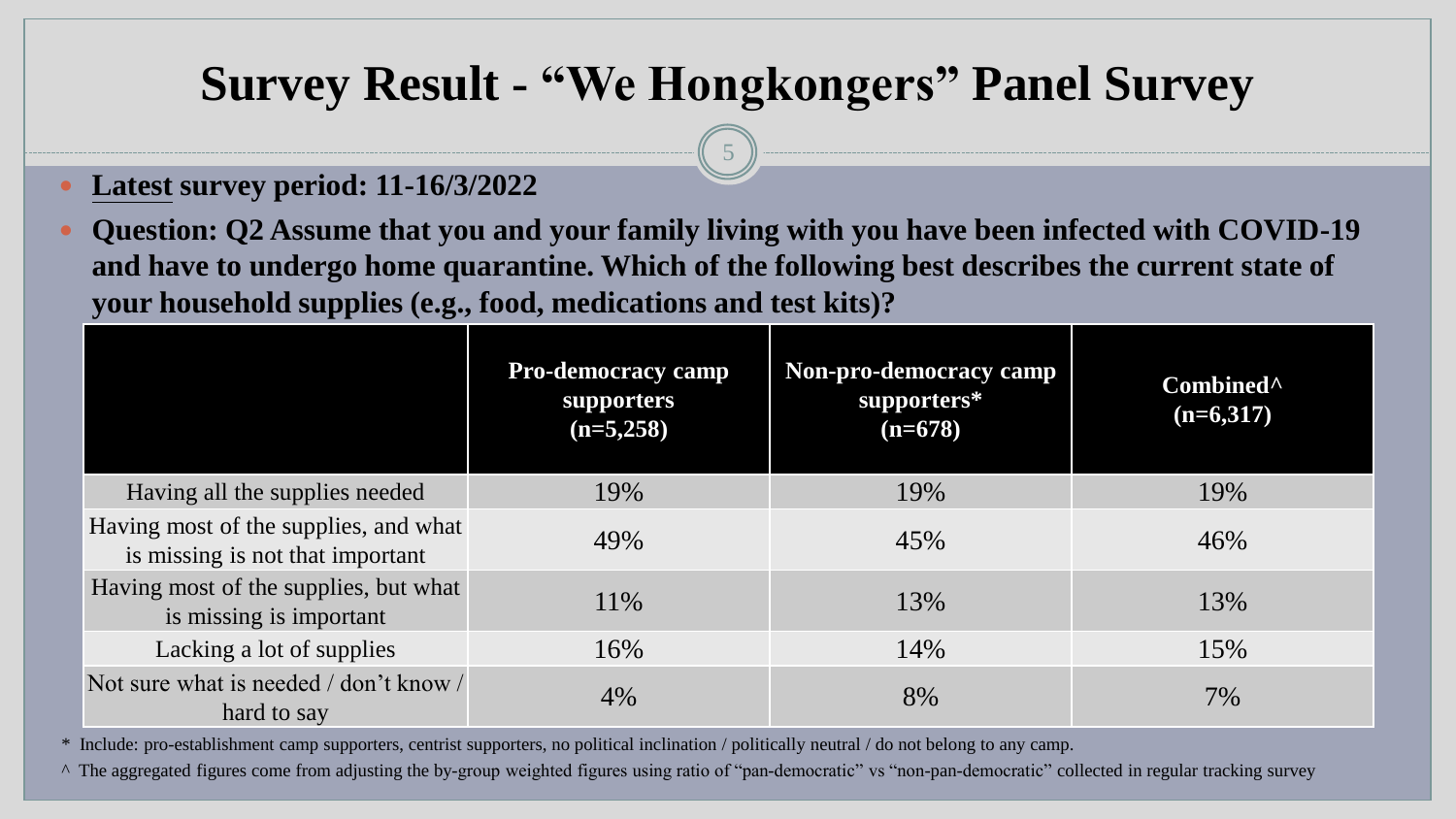$\theta$ 

**Latest survey period: 11-16/3/2022**

 **Question: Q2 Assume that you and your family living with you have been infected with COVID-19 and have to undergo home quarantine. Which of the following best describes the current state of your household supplies (e.g., food, medications and test kits)?**



\* Include: pro-establishment camp supporters, centrist supporters, no political inclination / politically neutral / do not belong to any camp.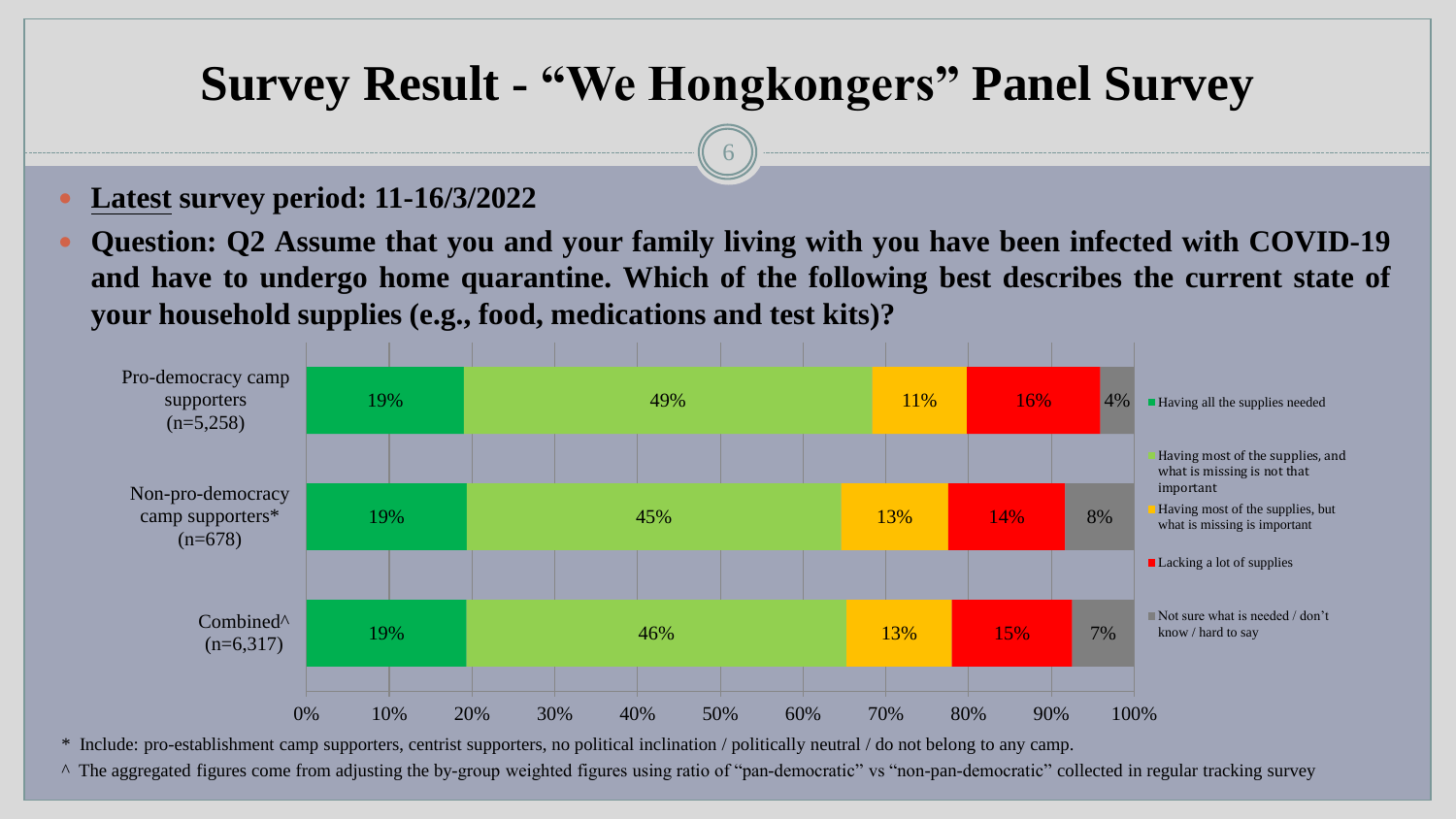7

- **Latest survey period: 11-16/3/2022**
- **Question: Q3 Assuming that the government has decided to implement compulsory universal testing, how much do you support or oppose the implementation of the following measures at the same time?**

| Combined <sup>^</sup>    | <b>Restrict people from going out</b><br>unnecessarily<br>$(n=6,315)$ | <b>Require people to take rapid</b><br>tests daily<br>$(n=6,316)$ | Require all confirmed patients to<br>be admitted to isolation facilities<br>or hospitals (instead of home<br>quarantine)<br>$(n=6,316)$ |
|--------------------------|-----------------------------------------------------------------------|-------------------------------------------------------------------|-----------------------------------------------------------------------------------------------------------------------------------------|
| Strongly support         | 29%                                                                   | 28%                                                               | 16%                                                                                                                                     |
| Somewhat support         | 23%                                                                   | 21%                                                               | 9%                                                                                                                                      |
| Half-half                | 18%                                                                   | 23%                                                               | 24%                                                                                                                                     |
| Somewhat oppose          | 8%                                                                    | 11%                                                               | 13%                                                                                                                                     |
| Strongly oppose          | 21%                                                                   | 16%                                                               | 34%                                                                                                                                     |
| Don't know / hard to say | 2%                                                                    | 1%                                                                | 4%                                                                                                                                      |
| $Mean^{\dagger}$         | 3.3                                                                   | 3.3                                                               | 2.6                                                                                                                                     |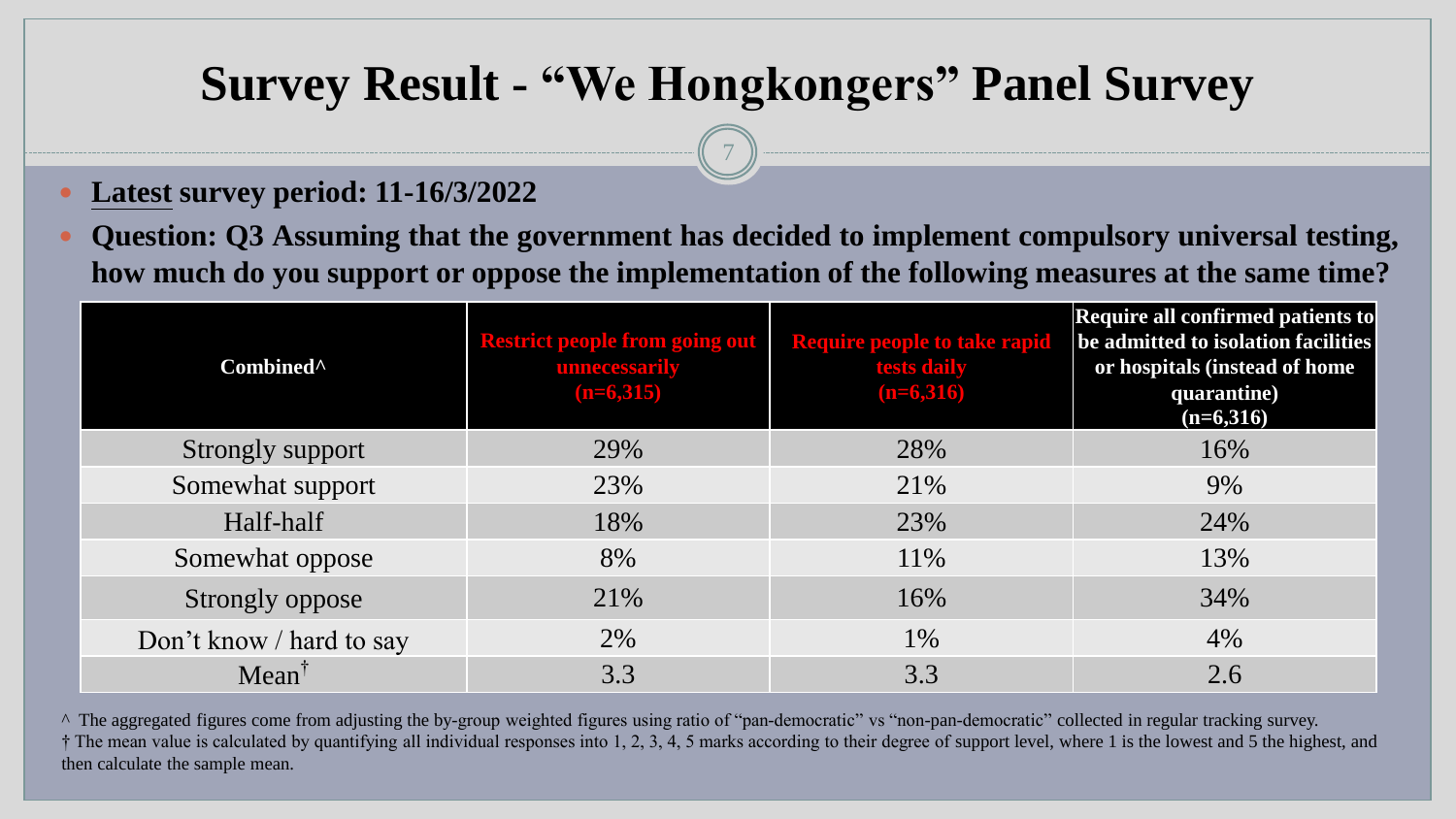8

- **Latest survey period: 11-16/3/2022**
- **Question: Q3 Assuming that the government has decided to implement compulsory universal testing, how much do you support or oppose the implementation of the following measures at the same time?**

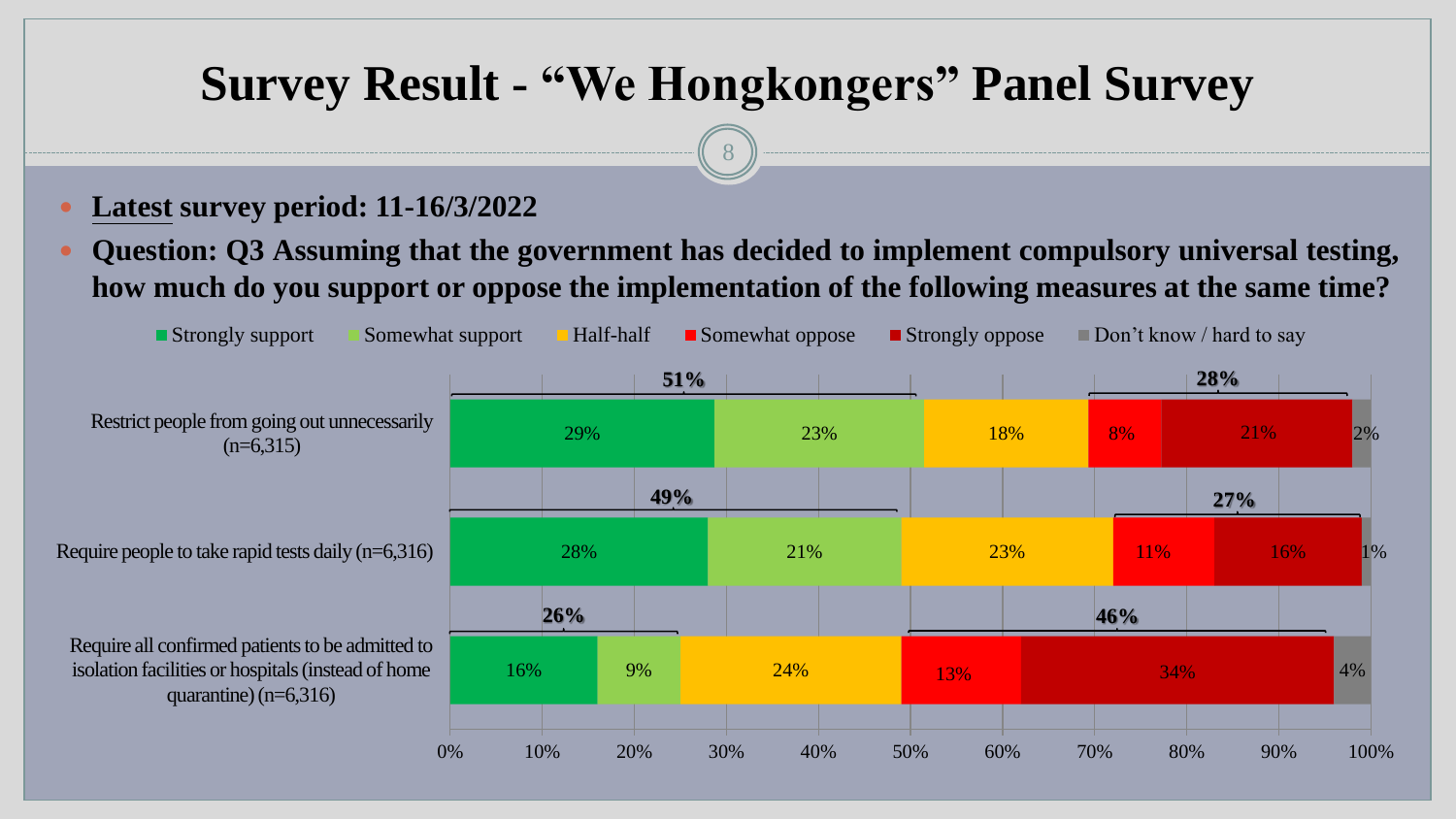9

- **Latest survey period: 11-16/3/2022**
- **Question: Q3a Assuming that the government has decided to implement compulsory universal testing, how much do you support or oppose the implementation of requiring people to take rapid tests daily at the same time?**

|                          | <b>Pro-democracy camp</b><br>supporters<br>$(n=5,259)$ |     | Non-pro-democracy<br>camp supporters*<br>$(n=675)$ |     | Combined <sup>^</sup><br>$(n=6,316)$ |     |
|--------------------------|--------------------------------------------------------|-----|----------------------------------------------------|-----|--------------------------------------|-----|
| Strongly support         | 13%                                                    |     | 36%                                                | 58% | 28%                                  | 49% |
| Somewhat support         | 21%                                                    | 34% | 22%                                                |     | 21%                                  |     |
| Half-half                | 27%                                                    |     | 20%                                                |     | 23%                                  |     |
| Somewhat oppose          | 16%                                                    | 38% | 9%                                                 | 20% | 11\%                                 | 27% |
| Strongly oppose          | 23%                                                    |     | 12%                                                |     | 16%                                  |     |
| Don't know / hard to say | 1%                                                     |     | 1\%                                                |     |                                      | 1%  |
| $Mean^{\dagger}$         | 2.9                                                    |     | 3.6                                                |     | 3.3                                  |     |

\* Include: pro-establishment camp supporters, centrist supporters, no political inclination / politically neutral / do not belong to any camp.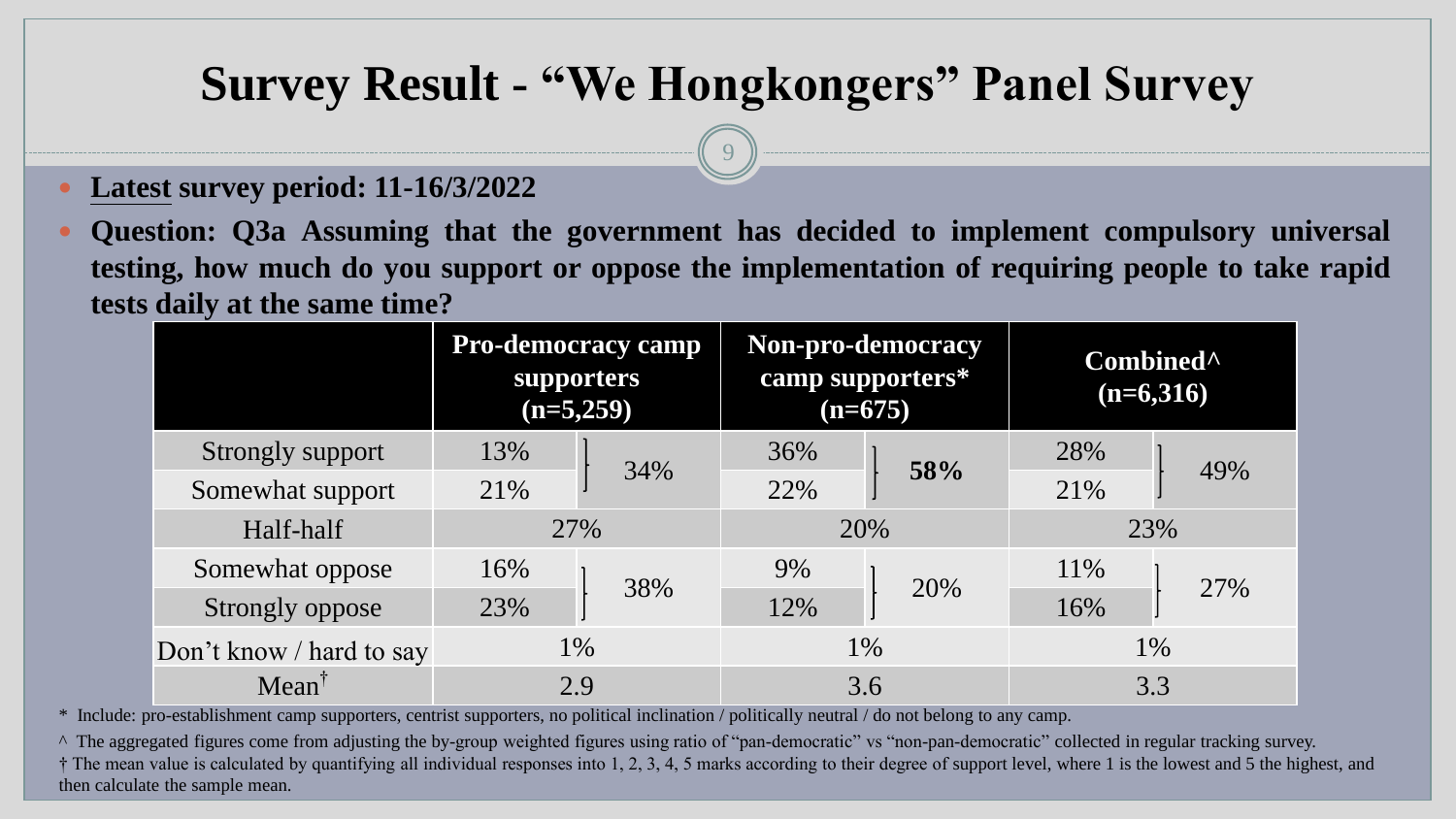10

- **Latest survey period: 11-16/3/2022**
- **Question: Q3a Assuming that the government has decided to implement compulsory universal testing, how much do you support or oppose the implementation of requiring people to take rapid tests daily at the same time?**

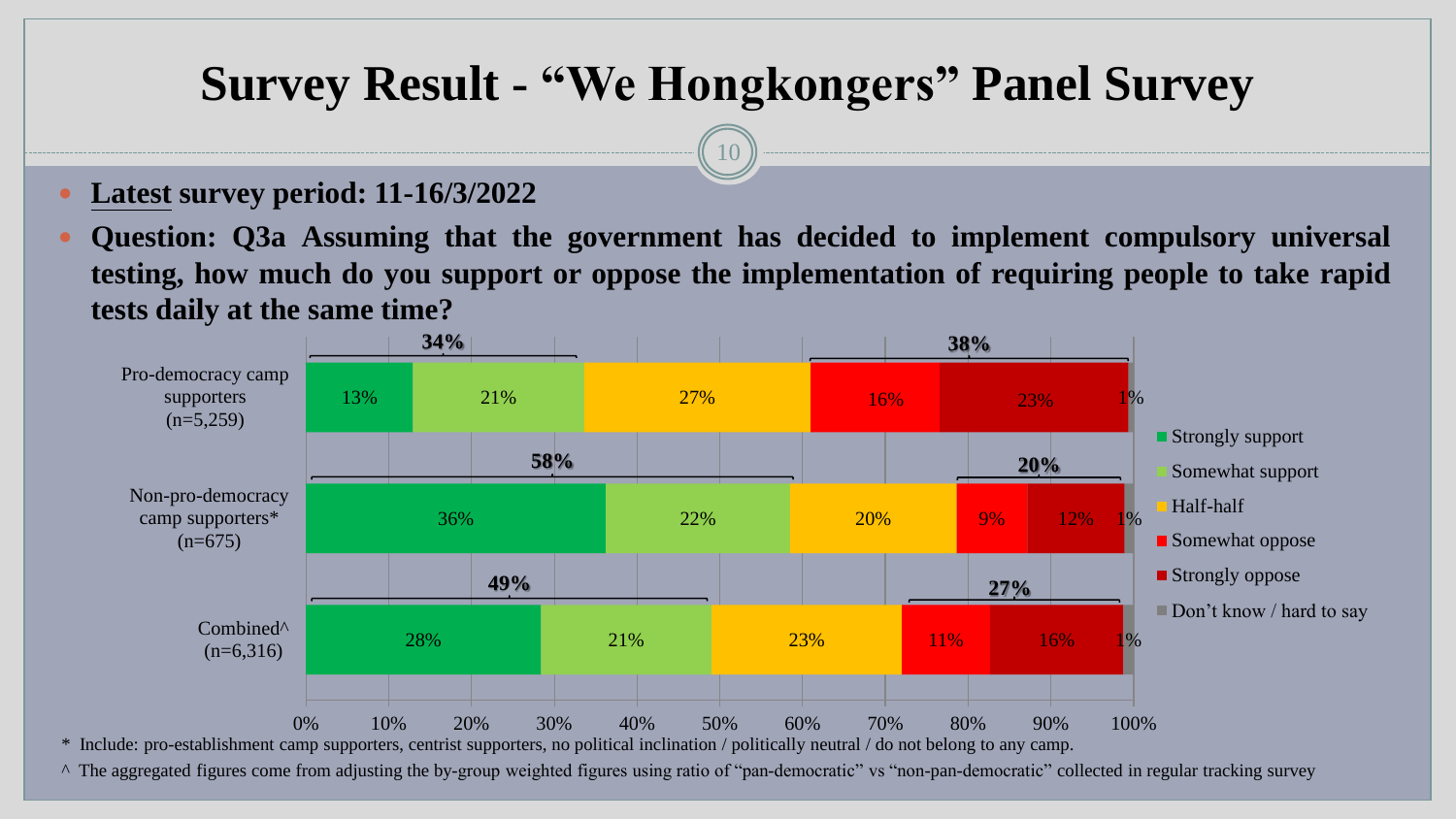11

- **Latest survey period: 11-16/3/2022**
- **Question: Q3b Assuming that the government has decided to implement compulsory universal testing, how much do you support or oppose the implementation of restricting people from going out unnecessarily at the same time?**

|                          | <b>Pro-democracy camp</b><br><b>supporters</b><br>$(n=5,258)$ |     | Non-pro-democracy camp<br>supporters*<br>$(n=675)$ |     | Combined <sup>^</sup><br>$(n=6,315)$ |     |
|--------------------------|---------------------------------------------------------------|-----|----------------------------------------------------|-----|--------------------------------------|-----|
| Strongly support         | 14%                                                           |     | 38%                                                | 64% | 29%                                  | 51% |
| Somewhat support         | 18%                                                           | 32% | 26%                                                |     | 23%                                  |     |
| Half-half                | 26%                                                           |     | 13%                                                |     | 18%                                  |     |
| Somewhat oppose          | 14%                                                           |     | 5%                                                 | 21% | 8%                                   | 28% |
| Strongly oppose          | 27%                                                           | 41% | 16%                                                |     | 21%                                  |     |
| Don't know / hard to say | 1\%                                                           |     | 2%                                                 |     | 2%                                   |     |
| $Mean^{\dagger}$         |                                                               | 2.8 | 3.7                                                |     | 3.3                                  |     |

\* Include: pro-establishment camp supporters, centrist supporters, no political inclination / politically neutral / do not belong to any camp.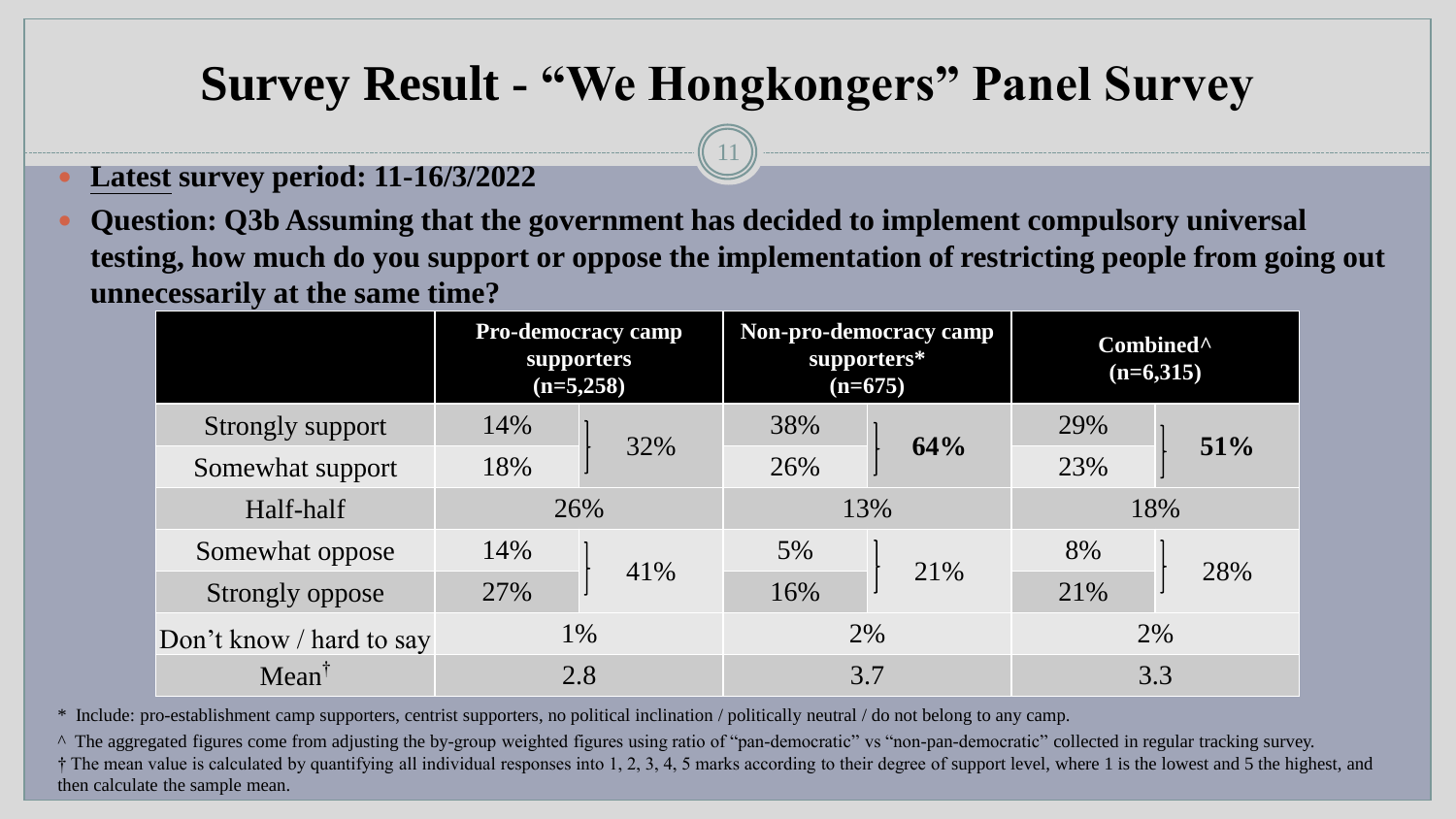12

- **Latest survey period: 11-16/3/2022**
- **Question: Q3b Assuming that the government has decided to implement compulsory universal testing, how much do you support or oppose the implementation of restricting people from going out unnecessarily at the same time?**

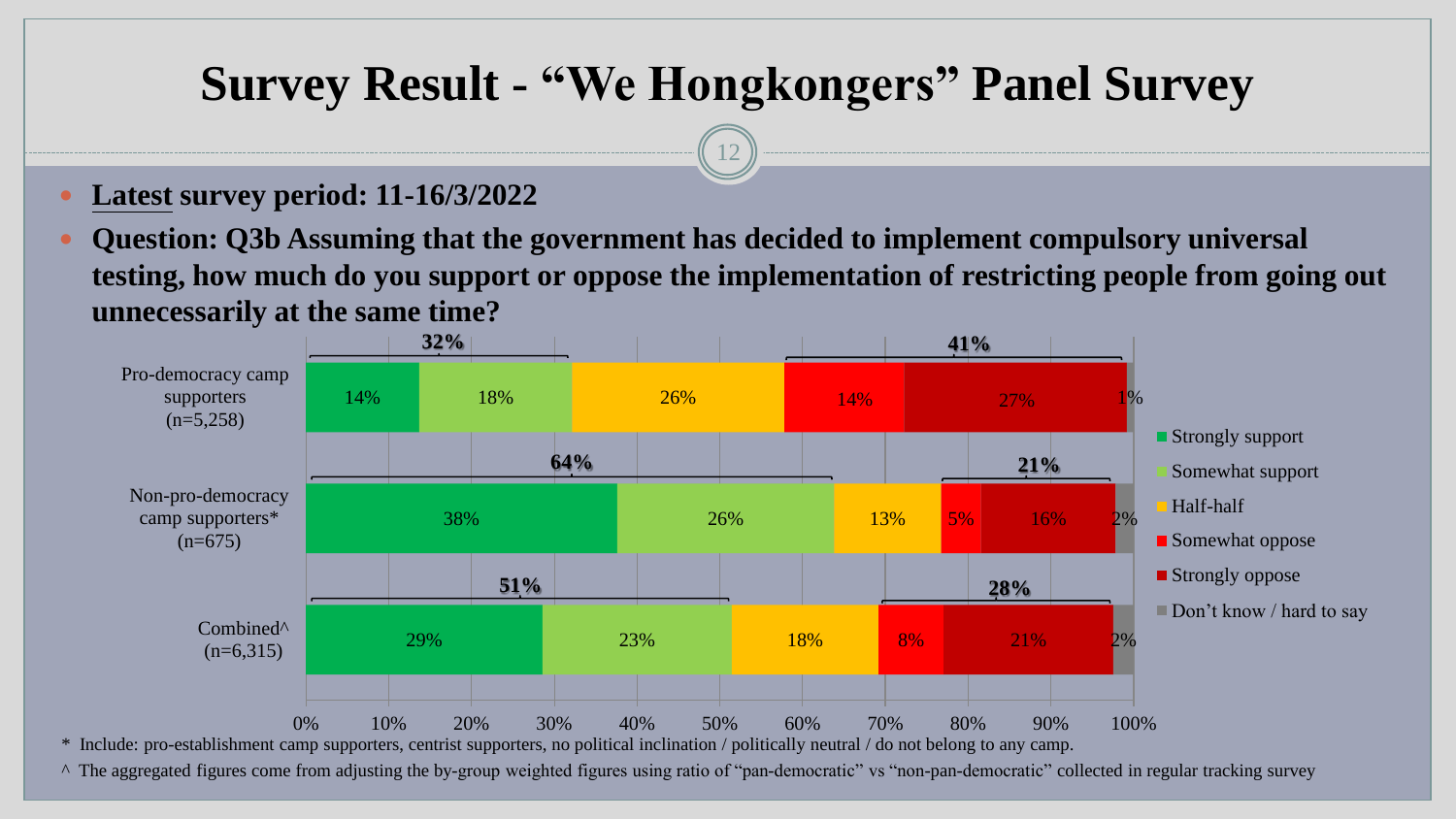13

- **Latest survey period: 11-16/3/2022**
- **Question: Q3c Assuming that the government has decided to implement compulsory universal testing, how much do you support or oppose the implementation of requiring all confirmed patients to be admitted to isolation facilities or hospitals (instead of home quarantine) at the same time?**

|                          | <b>Pro-democracy camp</b><br><b>supporters</b><br>$(n=5,257)$ |     | Non-pro-democracy camp<br>supporters*<br>$(n=678)$ |     | Combined <sup>^</sup><br>$(n=6,316)$ |     |
|--------------------------|---------------------------------------------------------------|-----|----------------------------------------------------|-----|--------------------------------------|-----|
| Strongly support         | 7%                                                            |     | 23%                                                | 36% | 16%                                  | 26% |
| Somewhat support         | 5%                                                            | 13% | 13%                                                |     | 9%                                   |     |
| Half-half                | 19%                                                           |     | 25%                                                |     | 24%                                  |     |
| Somewhat oppose          | 16%                                                           |     | 10%                                                | 33% | 13%                                  | 46% |
| Strongly oppose          | 51%                                                           | 67% | 23%                                                |     | 34%                                  |     |
| Don't know / hard to say | 1%                                                            |     | 5%                                                 |     | 4%                                   |     |
| $Mean^{\dagger}$         | 2.0                                                           |     | 3.0                                                |     | 2.6                                  |     |

\* Include: pro-establishment camp supporters, centrist supporters, no political inclination / politically neutral / do not belong to any camp.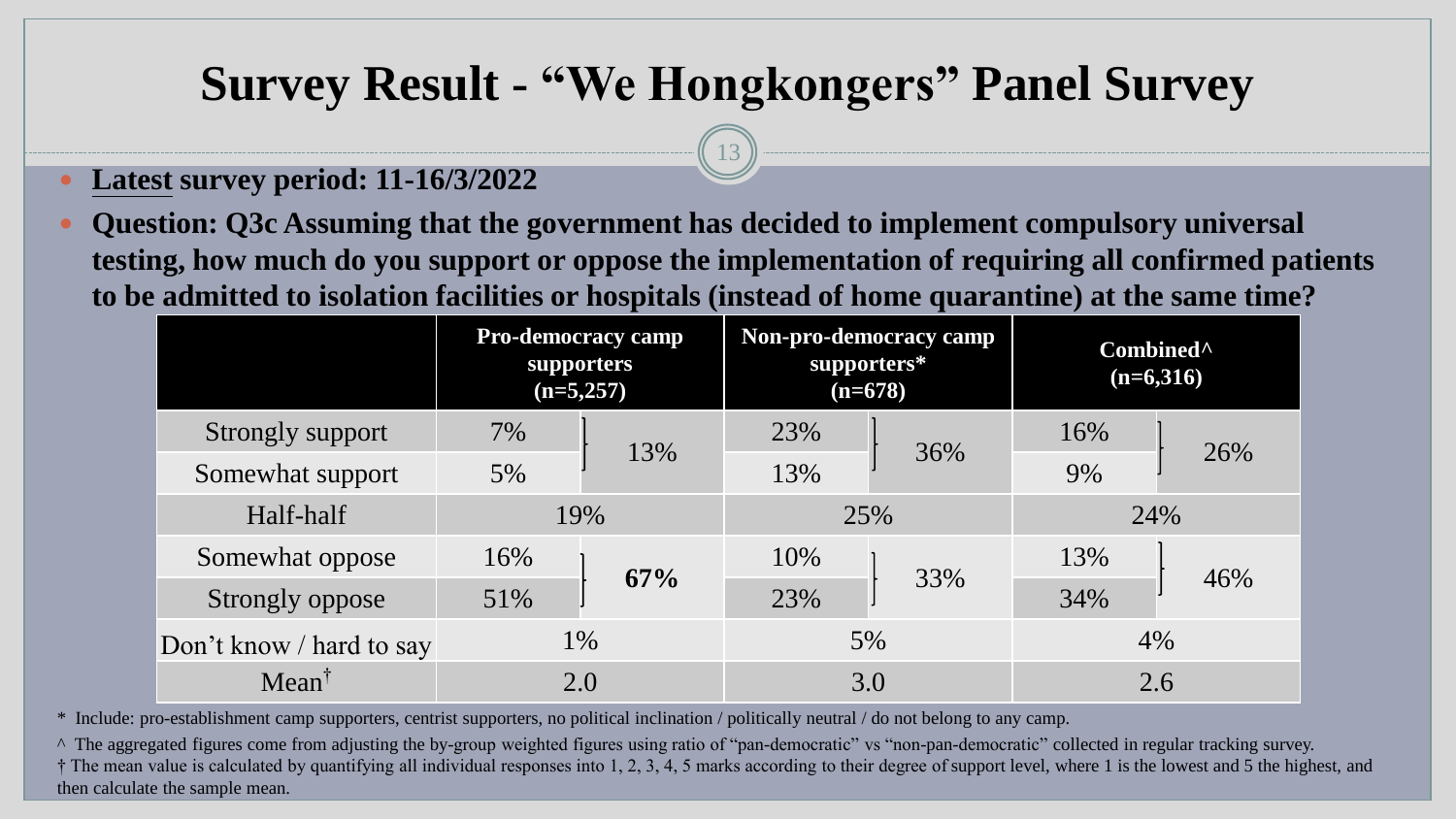14

- **Latest survey period: 11-16/3/2022**
- **Question: Q3c Assuming that the government has decided to implement compulsory universal testing, how much do you support or oppose the implementation of Require all confirmed patients to be admitted to isolation facilities or hospitals (instead of home quarantine) at the same time?**



\* Include: pro-establishment camp supporters, centrist supporters, no political inclination / politically neutral / do not belong to any camp.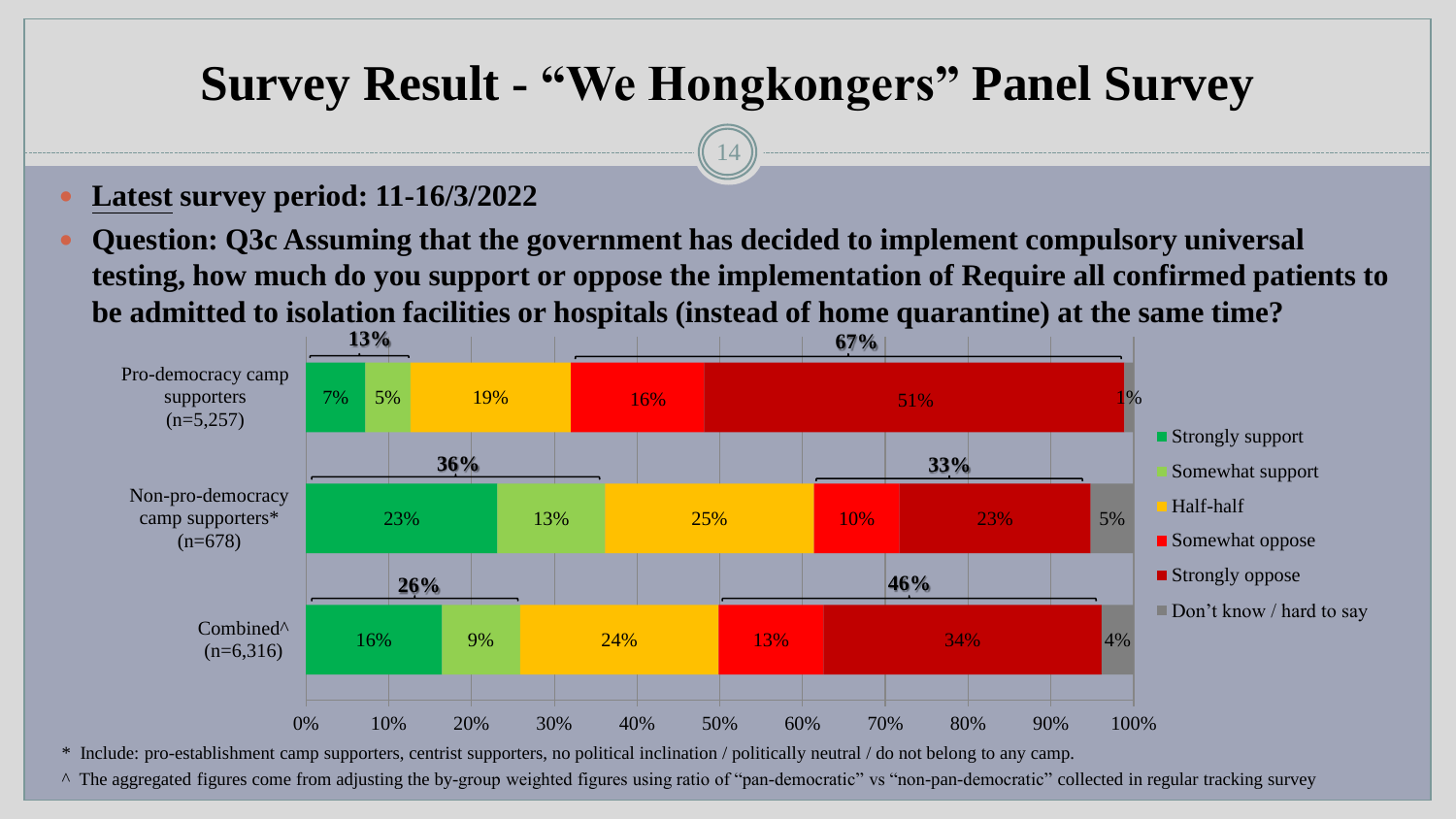15

- **Latest survey period: 11-16/3/2022**
- **Question: Q4 How much will your household income be affected if people are restricted from going out during the compulsory universal testing period?**

|                          | <b>Pro-democracy camp</b><br>supporters<br>$(n=5,258)$ | Non-pro-democracy camp<br>supporters*<br>$(n=678)$ | Combined <sup>^</sup><br>$(n=6,319)$ |
|--------------------------|--------------------------------------------------------|----------------------------------------------------|--------------------------------------|
| Highly affected          | 21%                                                    | 12%                                                | 18%                                  |
| Somewhat affected        | 26%                                                    | 21%                                                | 23%                                  |
| Slightly affected        | 14%                                                    | 29%                                                | 23%                                  |
| Not affected             | 34%                                                    | 35%                                                | 33%                                  |
| Don't know / hard to say | 3%                                                     | 3%                                                 | 3%                                   |

\* Include: pro-establishment camp supporters, centrist supporters, no political inclination / politically neutral / do not belong to any camp.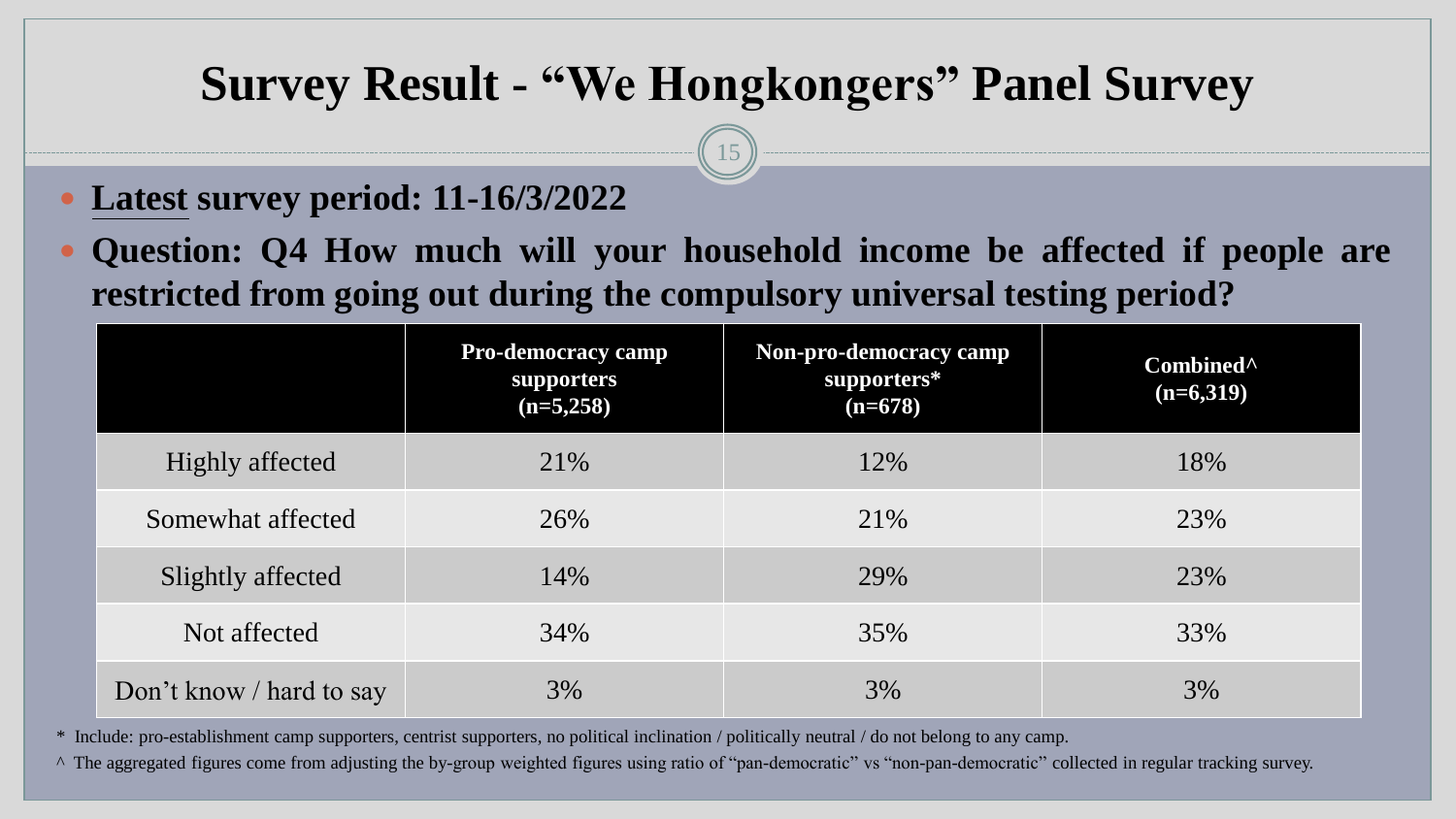16

- **Latest survey period: 11-16/3/2022**
- **Question: Q4 How much will your household income be affected if people are restricted from going out during the compulsory universal testing period?**



\* Include: pro-establishment camp supporters, centrist supporters, no political inclination / politically neutral / do not belong to any camp.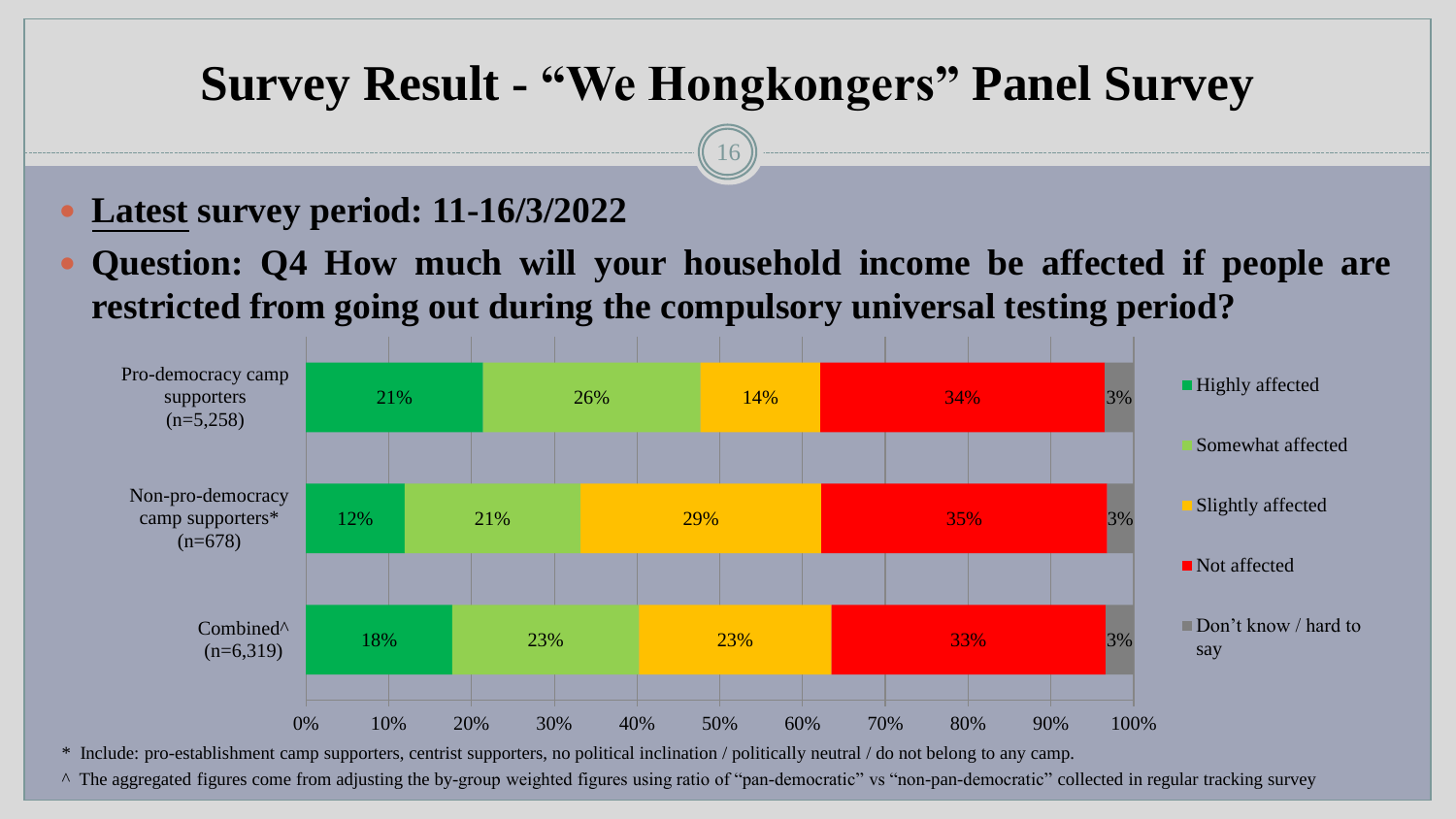17

- **Latest survey period: 11-16/3/2022**
- **Question: Q5 How likely do you think you would be infected with COVID-19 when you go to have your specimen collected at the testing station during the compulsory universal testing period?**

|                          | <b>Pro-democracy camp</b><br><b>supporters</b><br>$(n=5,262)$ |     | Non-pro-democracy camp<br>supporters*<br>$(n=678)$ |     | Combined <sup>^</sup><br>$(n=6,323)$ |     |
|--------------------------|---------------------------------------------------------------|-----|----------------------------------------------------|-----|--------------------------------------|-----|
| Very likely              | 45%                                                           | 79% | 19%                                                | 40% | 29%                                  | 56% |
| Somewhat likely          | 33%                                                           |     | 22%                                                |     | 27%                                  |     |
| Half-half                | 17%                                                           |     | 29%                                                |     | 23%                                  |     |
| Somewhat unlikely        | $1\%$                                                         | 2%  | 16%                                                | 24% | 11%                                  | 16% |
| Very unlikely            | 1%                                                            |     | 8%                                                 |     | 5%                                   |     |
| Don't know / hard to say | 2%                                                            |     | 7%                                                 |     | 5%                                   |     |
| $Mean^{\dagger}$         |                                                               | 4.2 | 3.3                                                |     | 3.7                                  |     |

\* Include: pro-establishment camp supporters, centrist supporters, no political inclination / politically neutral / do not belong to any camp.